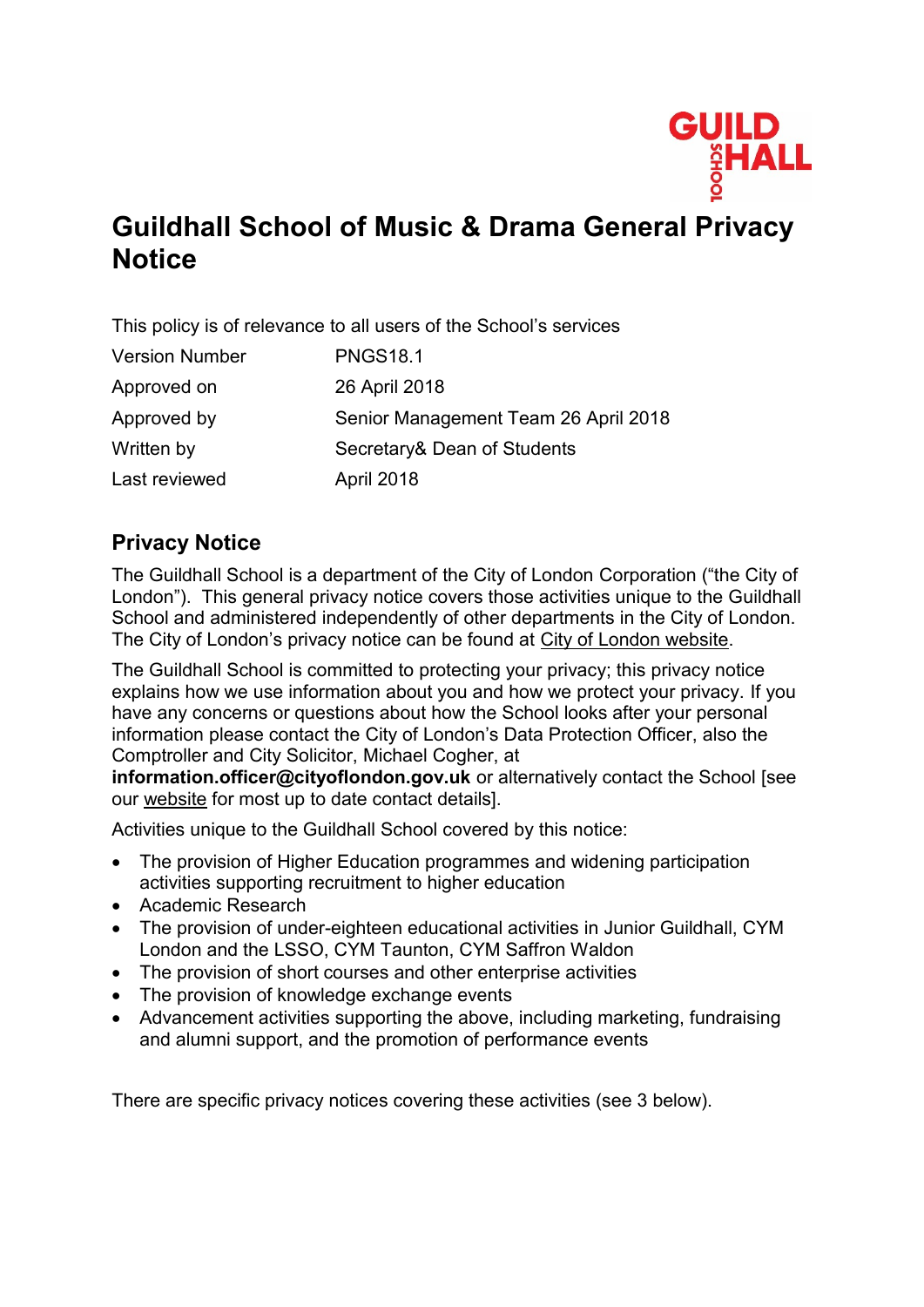## **1. Your personal information**

Personal information is anything that directly or indirectly identifies and relates to a living person, such as a name, address, telephone number, date of birth, unique identification number, photographs, video recordings (including CCTV) etc.

Some personal information is 'special category data' and needs more protection due to its sensitivity. In the context of the School's activities, this includes any information about an identifiable individual that can reveal their physical or mental health, sexuality and sexual health, religious or philosophical beliefs, racial origin, ethnicity. Personal information relating to criminal offences and convictions, although not 'special category data', is still sensitive in nature and merits higher protection.

## **2. Why do we need your personal information?**

We may need to use some information about you to:

- Deliver our education services and support improvements to the student experience
- Enable us to provide education and support services to our students and staff;
- Undertake academic research
- Undertake widening participation activities
- Deliver short courses and continuing professional development
- Meet statutory or regulatory reporting and/or monitoring requirements
- Manage our accounts and records
- Advertise and promote the School, events and the services we offer
- Publish School promotional literature
- Support alumni relations
- Help investigate any concerns or complaints you have about our activities
- Undertake fundraising activities
- Achieve the objectives set out in the School's strategic Plan
- Provide data to third parties in support of the above.

## **3. How the law allows us to use your personal information**

There are a number of legal reasons why we need to collect and use your personal information in different circumstances.

Generally, we collect and use personal information where:

- you have entered into a contract with us
- you, have given consent
- it is necessary to perform our statutory duties or other legitimate purposes
- it is necessary to protect someone in an emergency
- it is required by law
- it is necessary to deliver support services
- you have made your information publicly available
- $\bullet$  it is to the benefit of society as a whole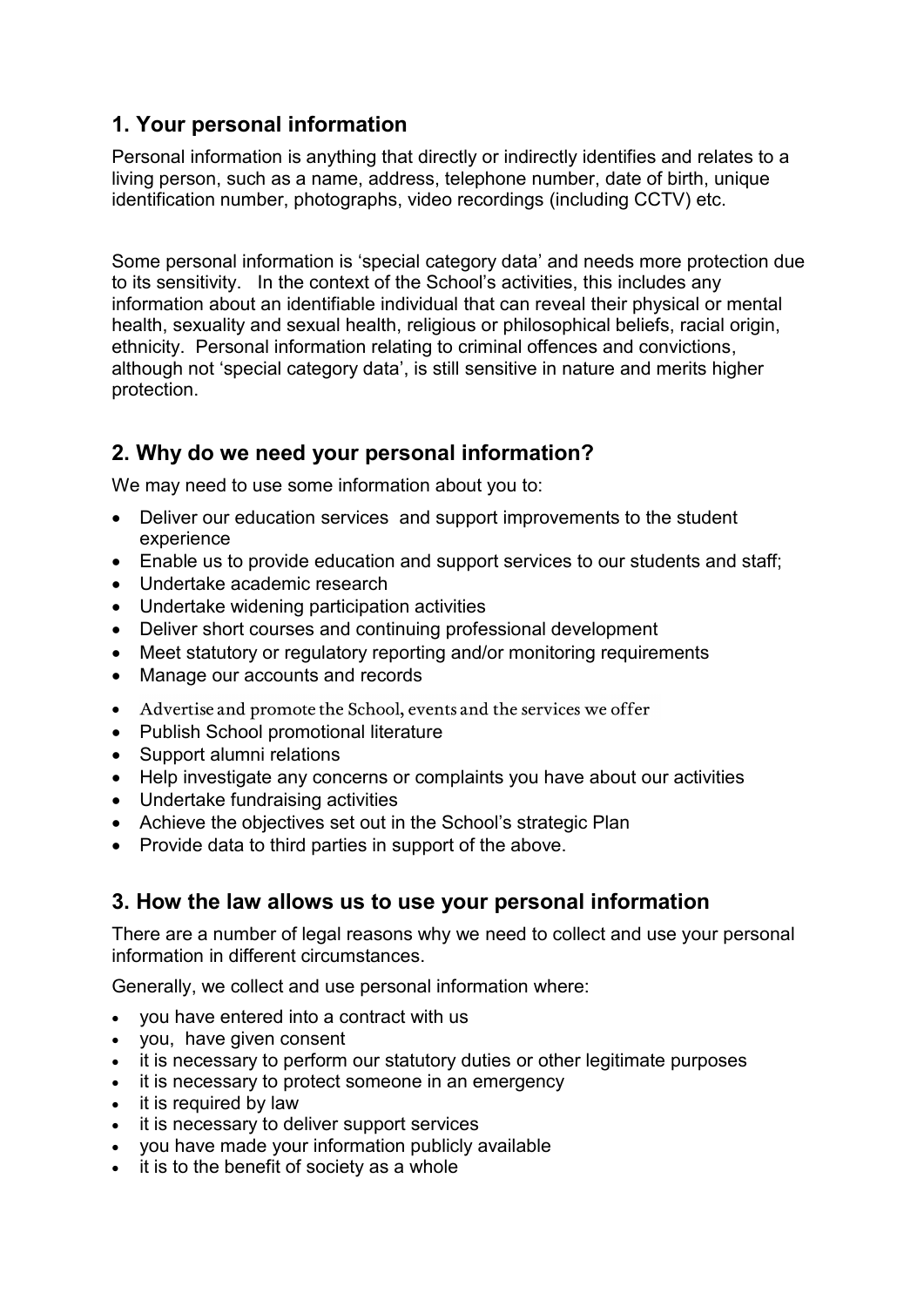- it is necessary to protect public health
- it is necessary for archiving, research, or statistical purposes

This privacy notice is provided in a layered format, and the link below will provide you with more detail in relation to the collection and use of personal information, for specific Guildhall School activities.

Advancement Privacy Notice CYM & LSSO Privacy Notice Enterprise and Knowledge Exchange Privacy Notice External professionals and freelancers (including External Examiners) Higher Education Student Privacy Notice Junior Guildhall Privacy Notice Research Participants Website privacy notices

If you are unable to identify any specific activity of the School or have any queries regarding any of the more detailed information provided, please contact the School [see our website gsmd.ac.uk/privacy for the most up-to-date details].

### **4. Consent**

If we have consent to use your personal information for any particular reason, you have the right to remove your consent at any time. If you want to remove your consent, please contact the relevant School contact [see our website gsmd.ac.uk/privacy for the most up to date contact details] and tell us which service you are using, so we can deal with your request.

#### **Under18s**

If you are under 18 we will ask you to confirm that you have your parent/guardian's permission to provide this personal data and, where applicable, to engage in a contractual relationship with the School. If you are under 13 you should not provide us with personal data and should ask your parent guardian to complete any forms on your behalf.

### **5. Your rights regarding your personal information**

The law gives you a number of rights in relation to what personal information is used by the School, and how it is used. These rights are listed below, and full details can be found in the [City of London's Data Subject Rights Policy](http://www.cityoflondon.gov.uk/).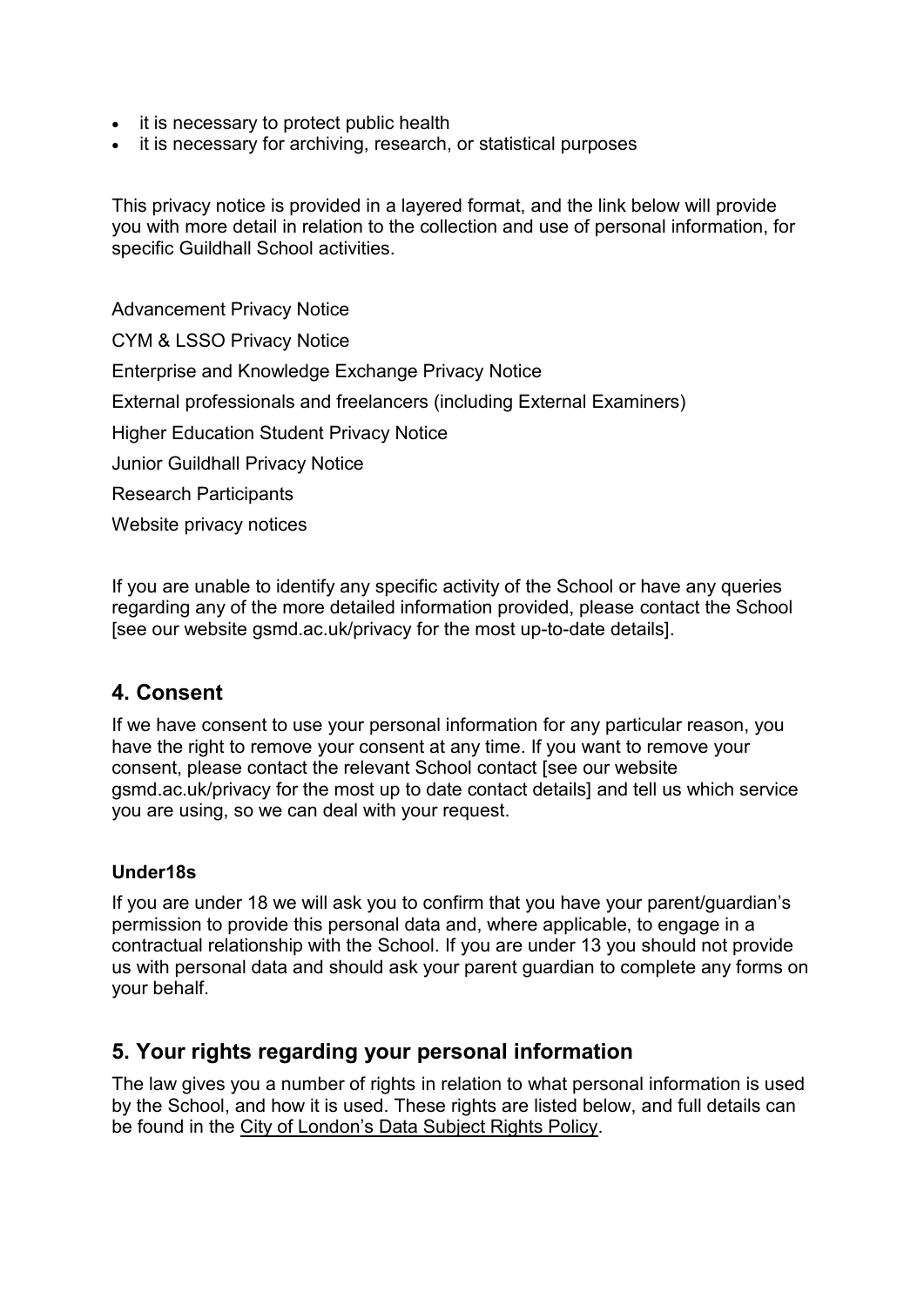You can ask us to:

- provide you with a copy of the personal information that we hold about you;
- correct personal information about you which you think is inaccurate;
- delete personal information about you if you think we no longer should be using it;
- stop using your personal information if you think it is wrong, until it is corrected;
- transfer your personal information to another provider in a commonly used format;
- not use automated decision-making processes to make decisions about you.

## **6. Who do we share your personal information with?**

In some circumstances, we share data with other Departments of the City of London in order to provide you with services (eg Finance which is part of the Chamberlain's office, in respect of tuition fee payments).

In other circumstances, we use other organisations to either store personal information or use it to help deliver our services to you. Where we have these arrangements, there is always an agreement in in place to make sure that the organisation complies with data protection law.

Sometimes we have a legal duty to provide personal information to other organisations.

Sometimes the sharing of data with a third party will be part of our contract with you.

We may also share your personal information when we consider/believe that there is a good reason to do so, which is more important than protecting your privacy. This doesn't happen often, but in these circumstances, we may share your information:

- to find and stop crime and fraud; or
- if there are serious risks to the public, our staff or to other professionals;
- to protect a child; or
- to protect adults who are thought to be at risk, for example if they are suffering from a mental health crisis

For all of these reasons, the risk must be serious before we can override your right to privacy.

If we are worried about your physical safety, the safety of others, or feel we need to take action to protect you or others from being harmed in other ways, we will, if possible, discuss this with you and get your permission to tell others about your situation before doing so.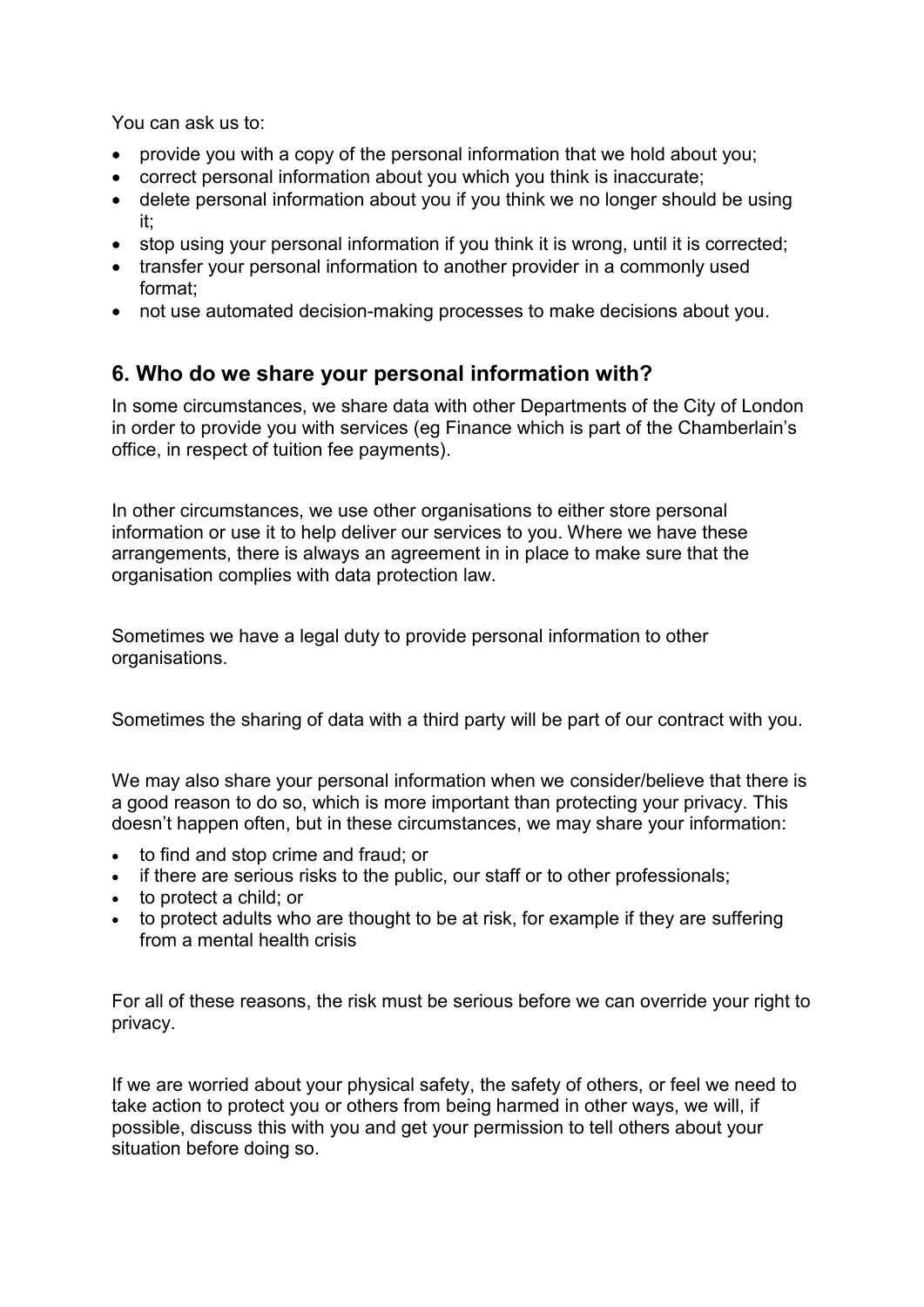If this is the case, we will make sure that we record what information we share and our reasons for doing so. We will let you know what we have done and why, if we think it is safe to do so.

## **7. How do we protect your personal information?**

We have a legal duty to make sure we hold your personal information (on paper and electronically) in a secure way, and to only make it available to those who have a right to see them. Examples of our security include:

- Encryption, meaning that information is hidden so that it cannot be read without special knowledge (such as a password).
- Controlling access to systems and networks to stop people who are not allowed to view your personal information from getting access to it
- Training for our staff to make them aware of how to handle personal information, and how and when to report when something goes wrong with mandatory data protection training for all staff before accessing the School's databases
- Regular testing of our technology and ways of working, including keeping up to date on the latest security updates (commonly called patches).

## **8. Information outside of the European Union**

The majority of personal information is stored on systems in the UK or EU. However, there are some occasions where your information may leave the UK/EU either in order to get to another organisation, or where it is stored in a system outside of the EU.

We have additional protections on your personal information if it leaves the UK ranging from secure ways of transferring data to ensuring we have a robust contract in place with that third party.

## **9. How long do we keep your personal information?**

We will only hold your personal information for as long as it is necessary to fulfil our legal duties or business purposes.

There's often a legal reason for keeping your personal information for a set period of time, and we will include information about retention periods in the link provided above at section 3 as part of the layered format.

Some data, eg the award of a degree to a named individual, will need to be kept in perpetuity.